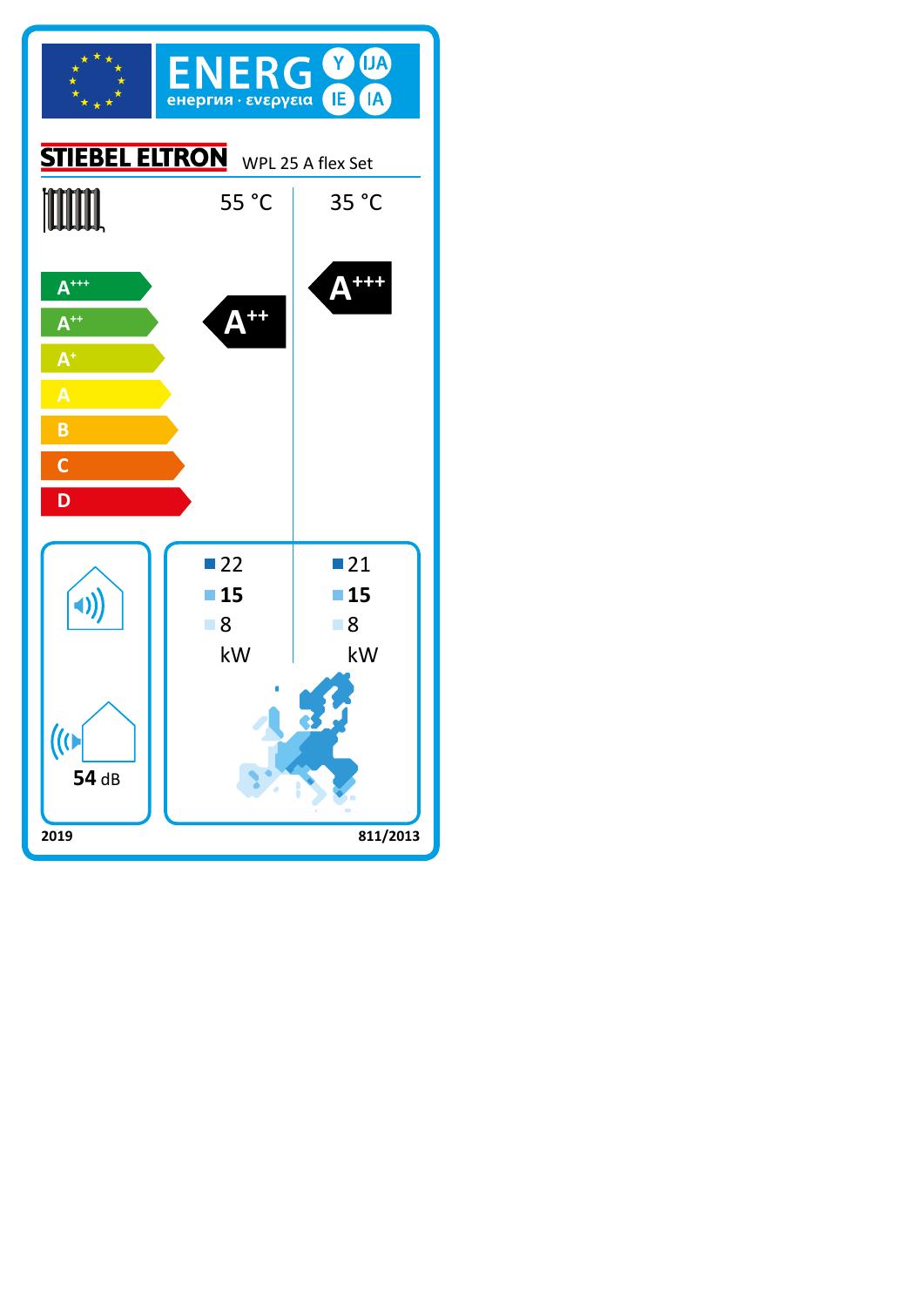## **Product datasheet: Room heater to regulation (EU) no. 811/2013**

|                                                                                                                 |       | <b>WPL 25 A flex Set</b> |
|-----------------------------------------------------------------------------------------------------------------|-------|--------------------------|
|                                                                                                                 |       | 239069                   |
| Manufacturer                                                                                                    |       | STIEBEL ELTRON           |
| Energy efficiency class for central heating in moderate climates for<br>medium temperature applications         |       | $A_{++}$                 |
| Energy efficiency class for central heating in moderate climates for low<br>temperature applications            |       | $A_{+++}$                |
| Rated heating output in moderate climates for medium temperature<br>applications                                | kW    | 15                       |
| Rated heating output in moderate climates for low temperature<br>applications                                   | kW    | 15                       |
| Energy efficiency for central heating in moderate climates for medium<br>temperature applications               | %     | 141                      |
| Energy efficiency for central heating in moderate climates for low<br>temperature applications                  | $\%$  | 182                      |
| Energy consumption of central heating in moderate climates for medium<br>temperature applications               | kWh/a | 8620                     |
| Energy consumption for central heating under moderate climatic<br>conditions, for low temperature applications  | kWh/a | 6689                     |
| Rated heating output in colder climates for medium temperature<br>applications                                  | kW    | 22                       |
| Rated heating output in colder climates for low temperature applications                                        | kW    | 21                       |
| Rated heating output in warmer climates for medium temperature<br>applications                                  | kW    | 8                        |
| Rated heating output in warmer climates for low temperature applications                                        | kW    | 8                        |
| Energy efficiency for central heating in colder climates for medium<br>temperature applications                 | $\%$  | 130                      |
| Energy efficiency for central heating in colder climates for low<br>temperature applications                    | $\%$  | 159                      |
| Energy efficiency for central heating in warmer climates for medium<br>temperature applications                 | $\%$  | 163                      |
| Energy efficiency for central heating in warmer climates for low<br>temperature applications                    | $\%$  | 219                      |
| Energy consumption for central heating under colder climatic conditions,<br>for medium temperature applications | kWh/a | 16285                    |
| Energy consumption for central heating under colder climatic conditions,<br>for low temperature applications    | kWh/a | 12796                    |
| Energy consumption for central heating under warmer climatic conditions,<br>for medium temperature applications | kWh/a | 2581                     |
| Energy consumption for central heating under warmer climatic conditions,<br>for low temperature applications    | kWh/a | 1930                     |
| Sound power level external                                                                                      | dB(A) | 54                       |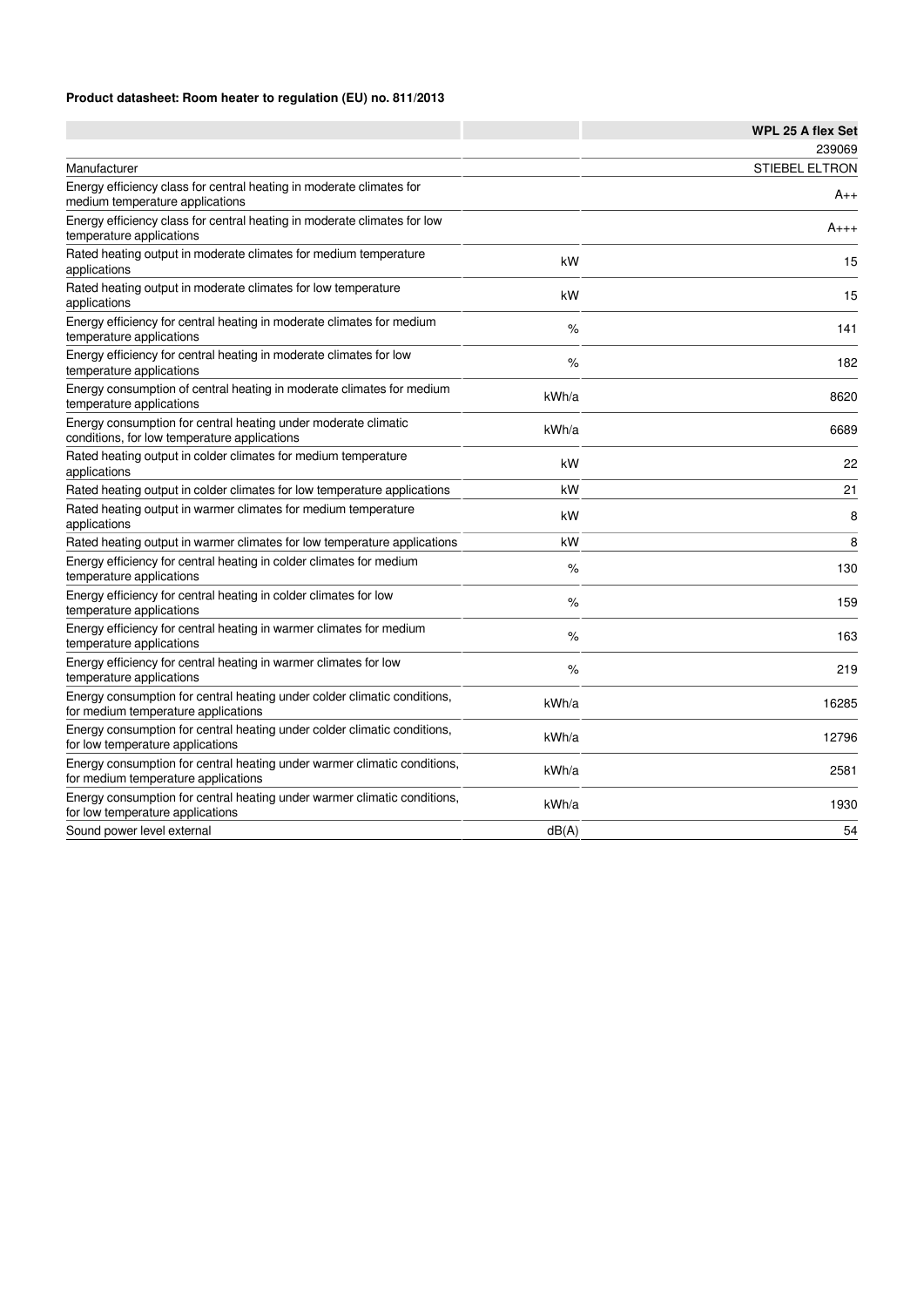



## **STIEBEL ELTRON**

WPL 25 A flex Set

## **TOOTAL**

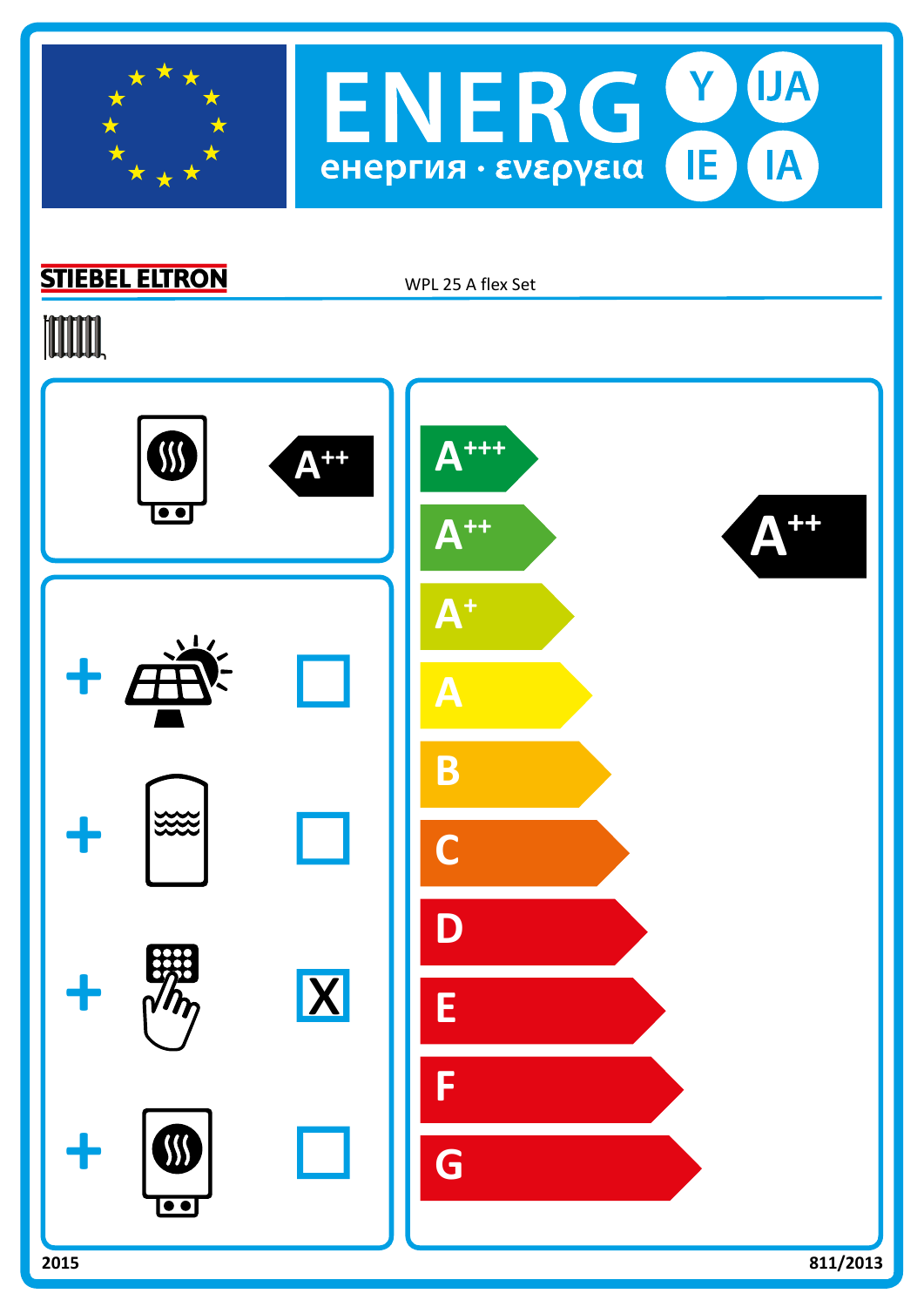|                                                                                                                                              |      | WPL 25 A flex Set     |
|----------------------------------------------------------------------------------------------------------------------------------------------|------|-----------------------|
|                                                                                                                                              |      | 239069                |
| Manufacturer                                                                                                                                 |      | <b>STIEBEL ELTRON</b> |
| Energy efficiency for central heating in moderate climates for medium<br>temperature applications                                            | $\%$ | 141                   |
| Temperature controller class                                                                                                                 |      | VI                    |
| Contribution of temperature controller to room heating energy efficiency                                                                     | $\%$ | 4                     |
| Room heating energy efficiency of composite system under moderate<br>climatic conditions                                                     | $\%$ | 145                   |
| Room heating energy efficiency of composite system under colder<br>climatic conditions                                                       | $\%$ | 136                   |
| Room heating energy efficiency of composite system under warmer<br>climatic conditions                                                       | $\%$ | 169                   |
| Value of differential between room heating energy efficiency under<br>moderate climatic conditions and that under colder climatic conditions | $\%$ | 9                     |
| Value of differential between room heating energy efficiency under<br>warmer climatic conditions and that under moderate climatic conditions | $\%$ | 24                    |
| Energy efficiency class for central heating in moderate climates for<br>medium temperature applications                                      |      | $A_{++}$              |
| Room heating energy efficiency class of composite system under<br>moderate climatic conditions                                               |      | $A_{++}$              |